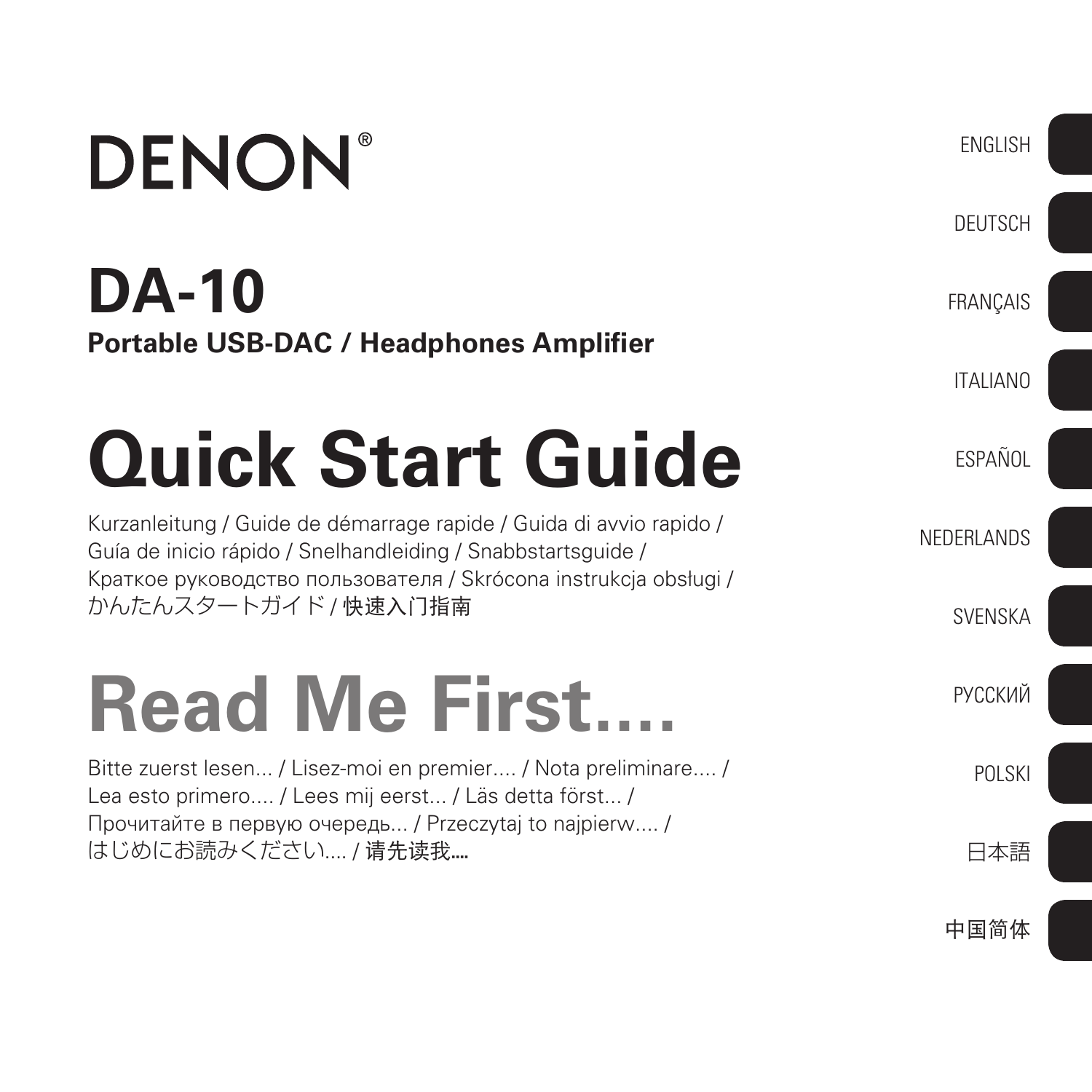### **Getting Started**

### **What's In the Box**

|                        | 6                                      |                                |
|------------------------|----------------------------------------|--------------------------------|
| Quick Start Guide      | Owner's Manual (CD-ROM)                | Safety Instructions            |
|                        |                                        |                                |
| Micro USB Cable        | Lightning USB cable                    | 30pin USB cable                |
|                        |                                        |                                |
| Stereo mini plug cable | Warranty<br>(North America model only) | Warranty<br>(China model only) |
|                        |                                        |                                |
| Pouch                  |                                        |                                |

#### **g**

These drawings are for illustrative purposes only and may not represent the actual product(s).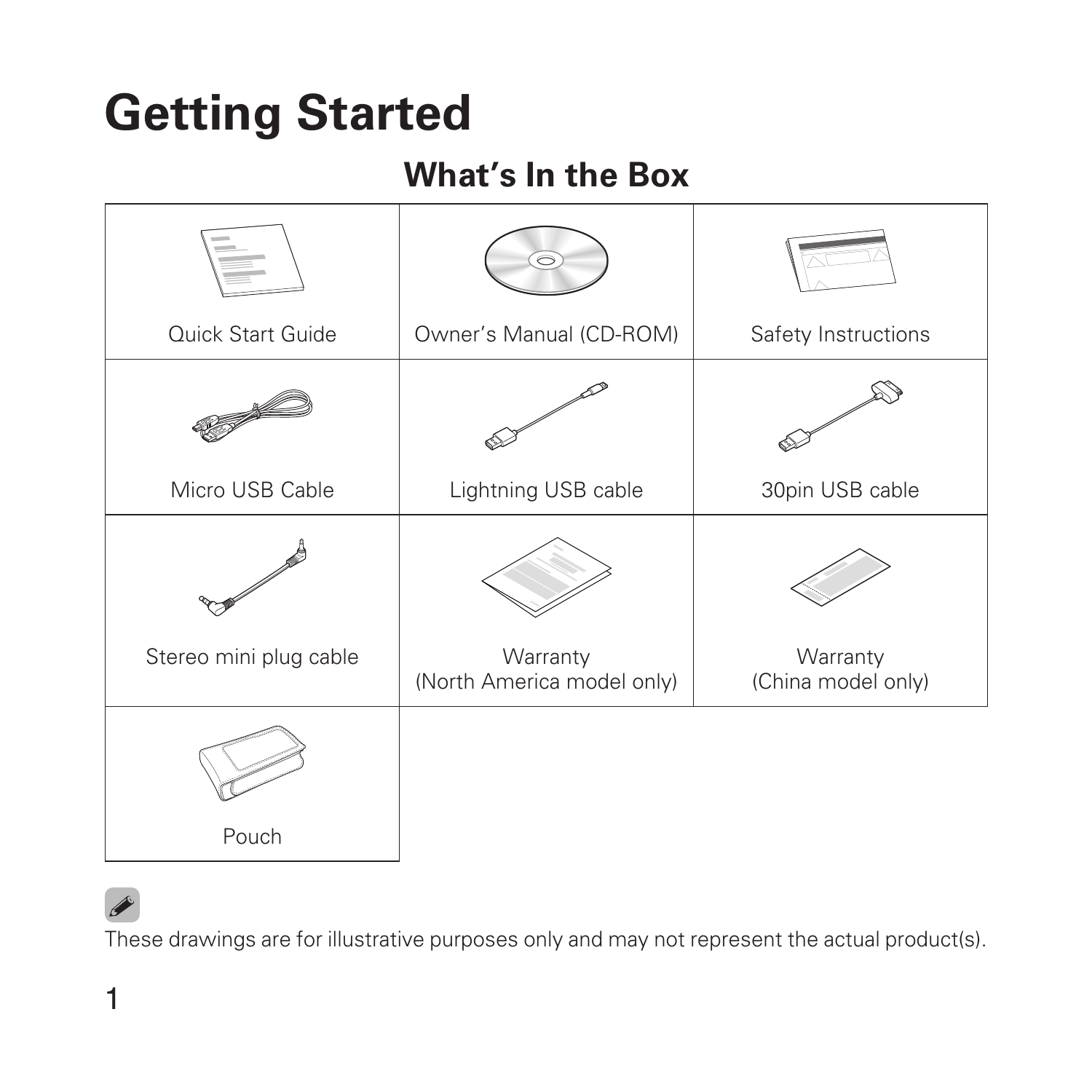### **Setup and Playback**

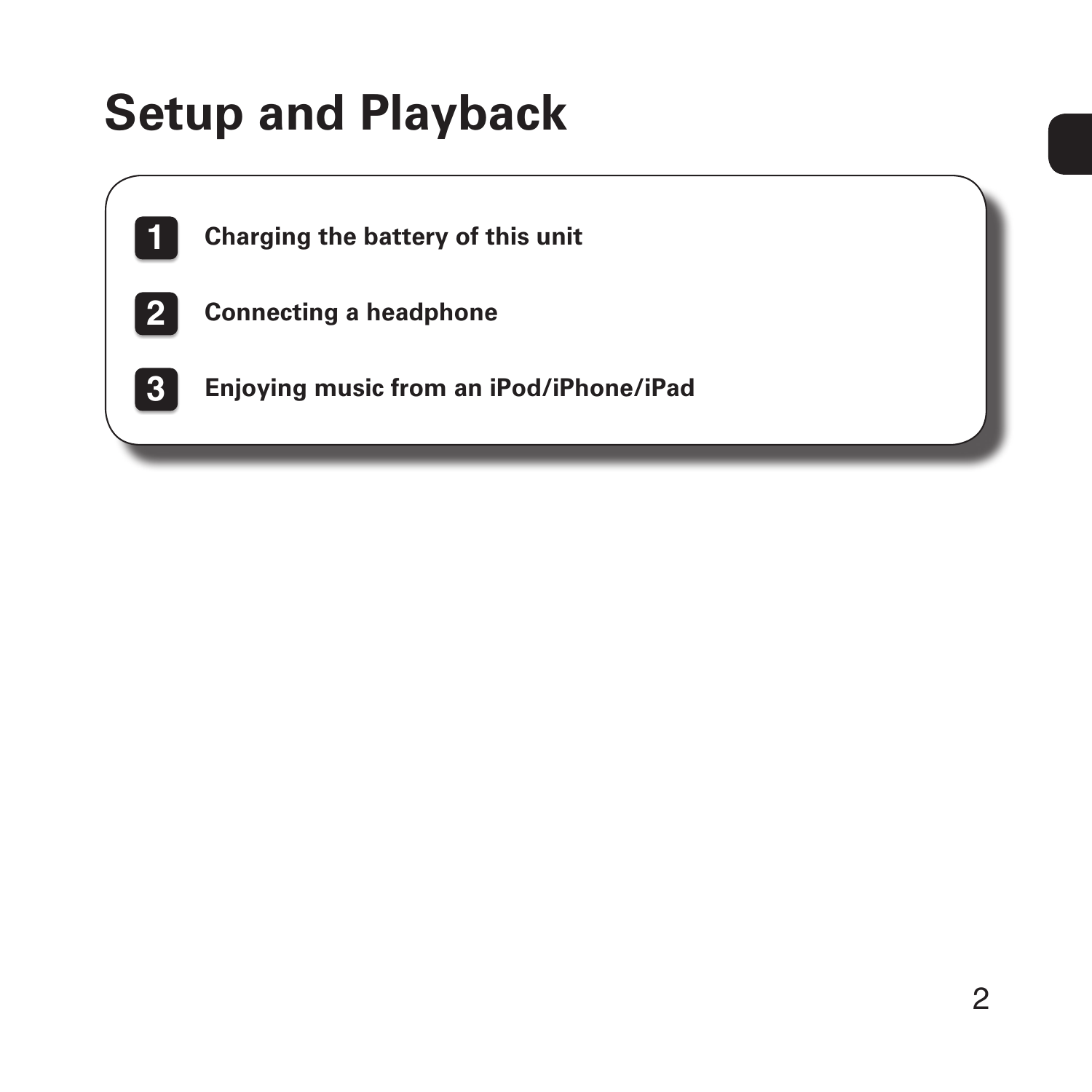# **1 Charging the battery of this unit**

This unit has an internal battery. Be sure to charge the battery before use. It takes approximately 3.5 hours to recharge the battery when it is completely run down using a USB charger (1.5 A or higher) or approximately 6.5 hours when charging from a computer.



- Before USB connecting this unit to your computer, install the driver software in your computer (Windows OS only).
- The battery indicator (CHARGE) lights in orange while the battery is charging.
- The battery indicator (CHARGE) lights in green when charging is complete.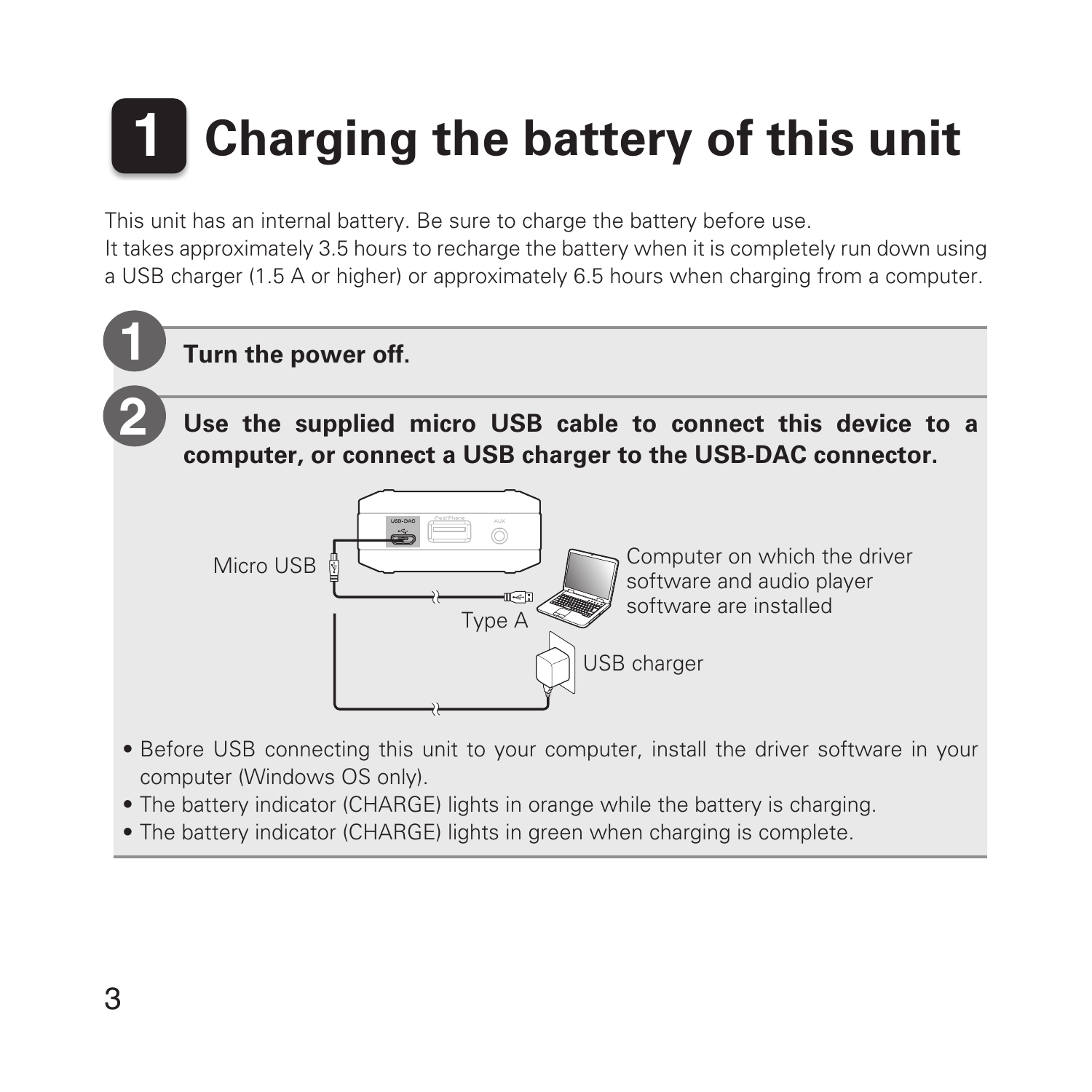

#### **NOTE**

When "FIXED" is set, audio is output from the headphones jack, but the volume level is the maximum level and cannot be adjusted. When "FIXED" is set, do not connect headphones to this unit.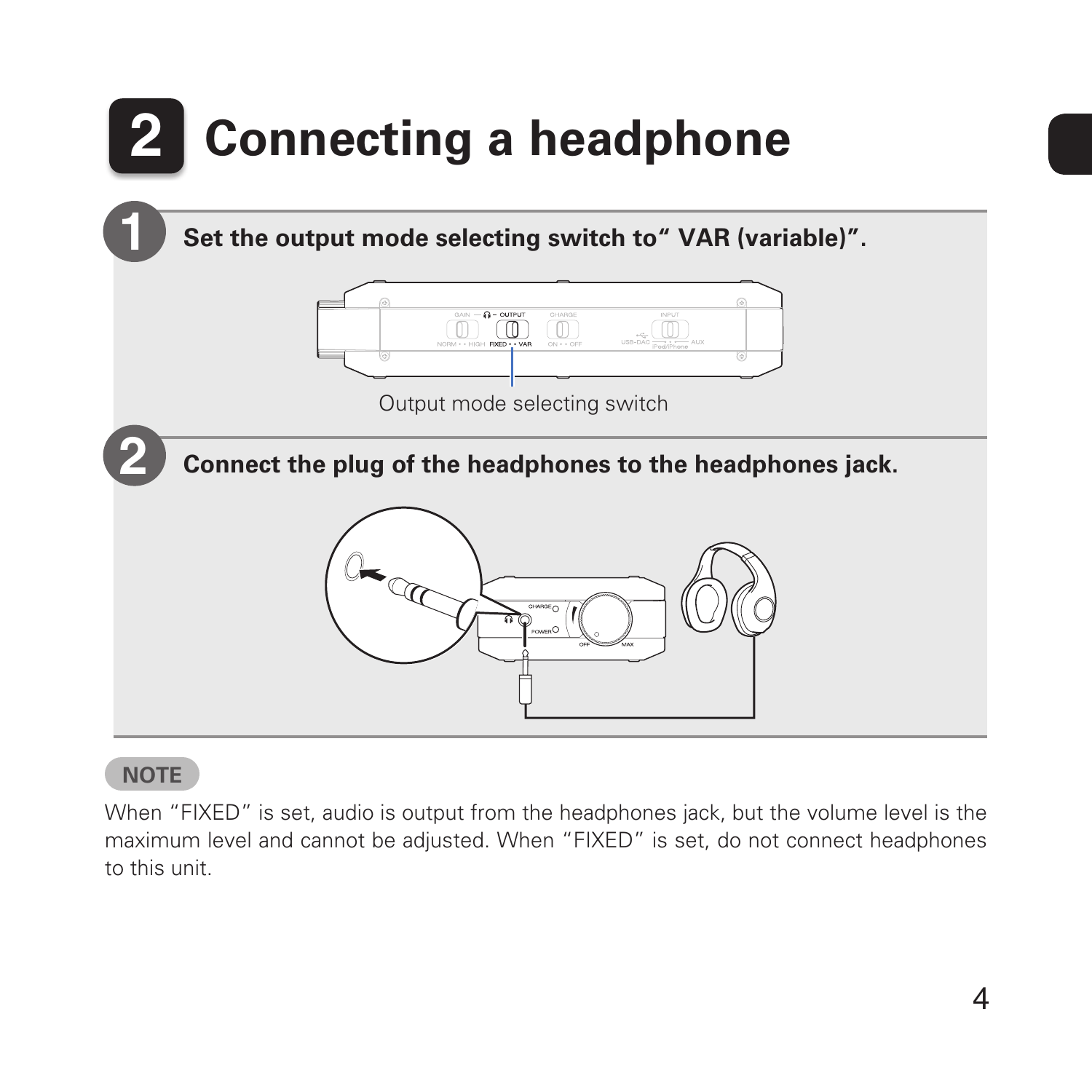## **3 Enjoying music from an iPod/ iPhone/iPad**

**Set the input source selecting switch to" iPod/iPhone".**



**Connect the USB cable supplied with this unit or the USB cable supplied with your iPod/iPhone/iPad to the iPod/iPhone connector of this unit.**



**Play back music by operating the iPod/iPhone/iPad.**

**3**

**1**

**2**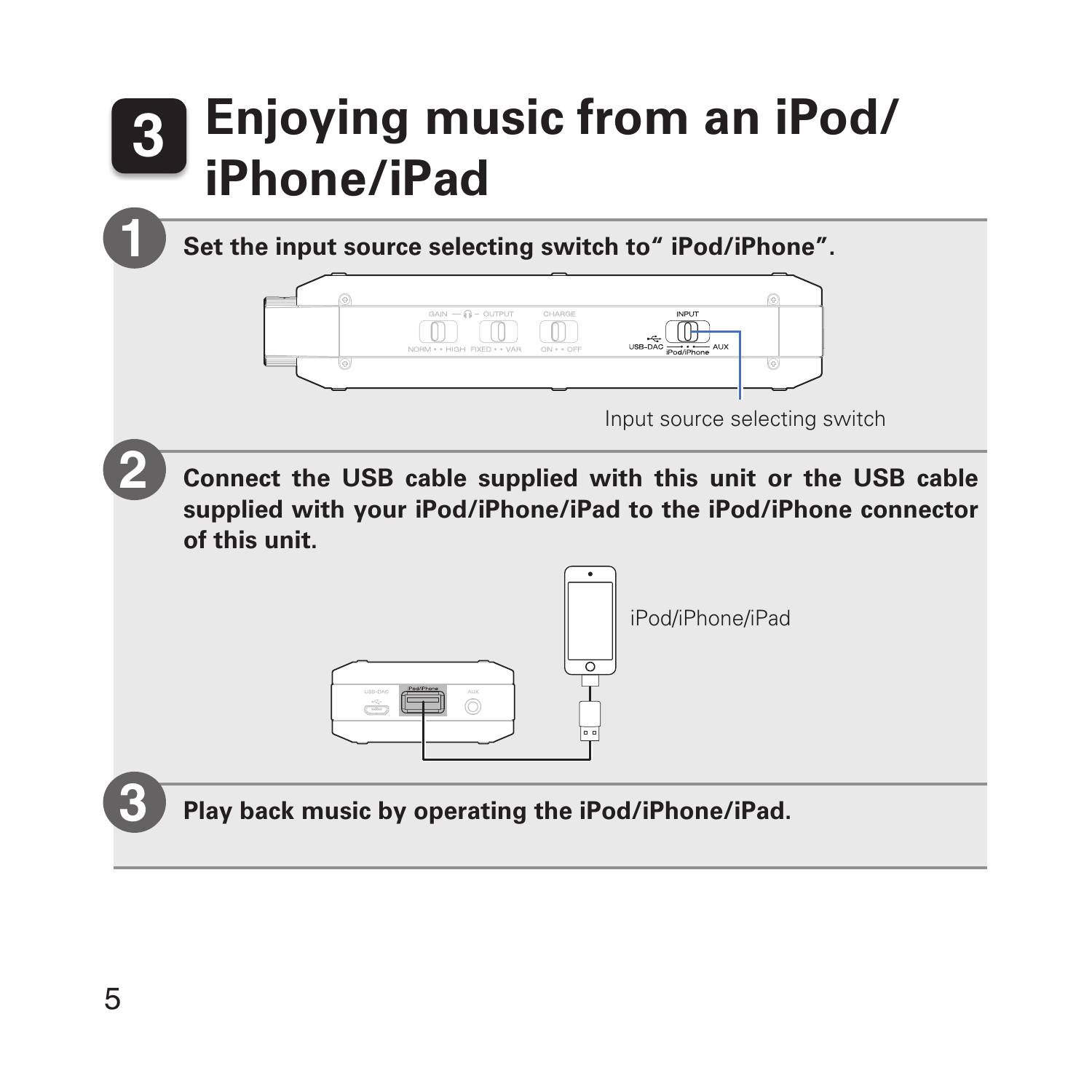## **Owner's Manual**

Please reference to the Owner's Manual for more details about the setup and operation of the receiver and its features.

### □ Online Version

Enter the following URL into your web browser:

manuals.denon.com/DA10/ALL/EN/

#### n **Printable Version**

Access the print version of the owner's manual from the included CD-ROM or select the" PDF Download" link from the Online Version.



Product Name : Portable USB-DAC/Headphones Amplifier Model Number : DA-10